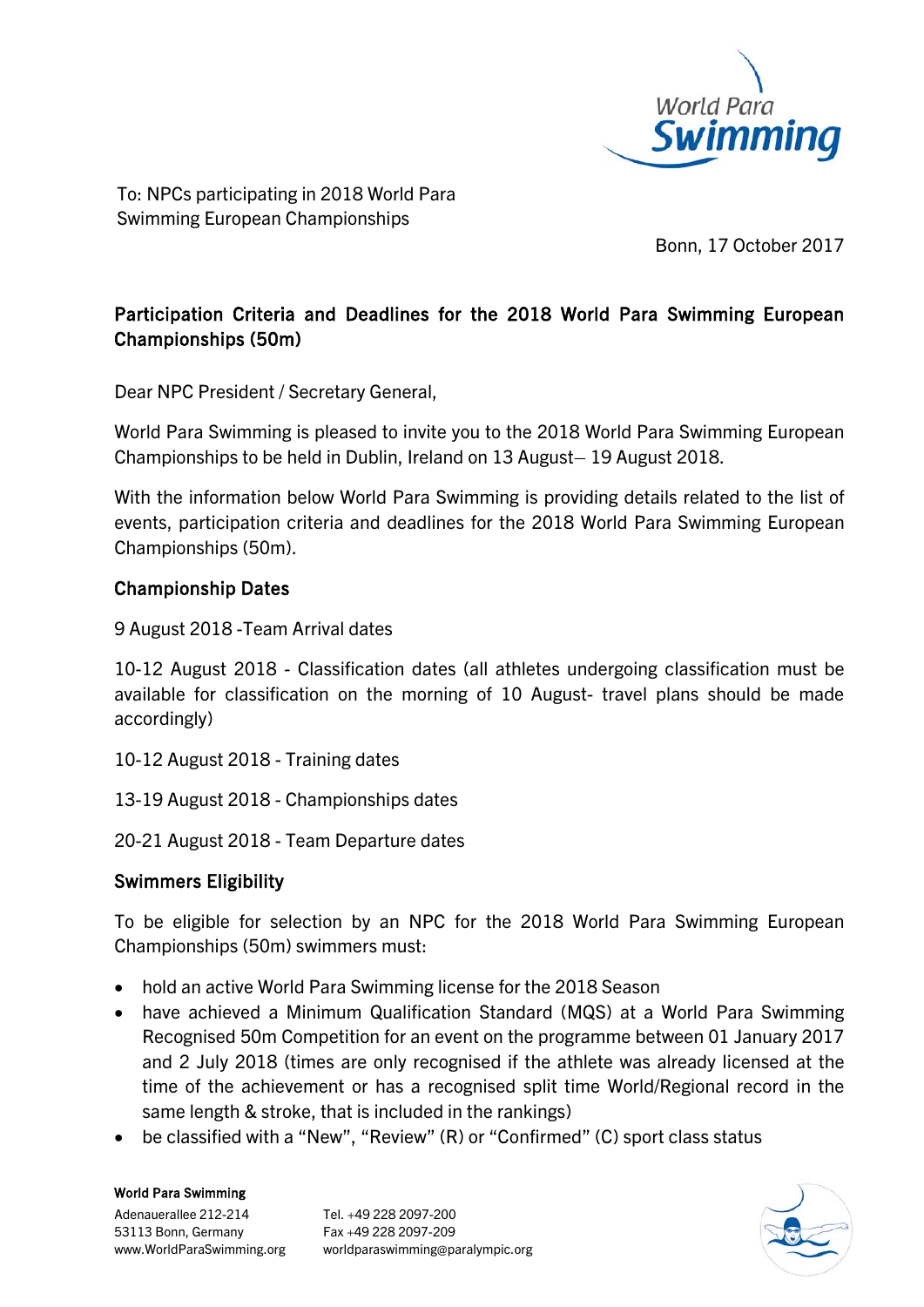

• one relay specific athlete (without MQS) can be added to the NPC Team (no participation in other events is allowed in this case) – please contact the World Para Swimming office for such addition by 26 June. There can be a different relay-specific athlete entered for the different relays on the final programme.

*Note: The MQS was set on 18th place of the official European ranking list 1 January 2016- 30 June 2017. The Minimum Entry Time (MET) was set on 22th place of the official European ranking list. If there were not 18 or 22 athletes, the average time on the last two on the rankings was used as an MQS. For MQS and MET please see the list at the end of this document.*

*For relay events there are no MQS times, teams can be entered even without previous achievement (they will be seeded with 'no time'). NPCs that have time for their relay team from the qualification period can enter this result in the final entries.*

| 01 January 2017  | Start of the period for swimmers to achieve MQS performances                                                                                                                                                                                                                                                                               |
|------------------|--------------------------------------------------------------------------------------------------------------------------------------------------------------------------------------------------------------------------------------------------------------------------------------------------------------------------------------------|
| 19 January 2018  | Open of Online Preliminary NPC Delegation Calculation                                                                                                                                                                                                                                                                                      |
| 13 February 2018 | Deadline to submit Preliminary NPC Delegation Calculation                                                                                                                                                                                                                                                                                  |
|                  | Accurate numbers are appreciated so that Preliminary Event<br>Programme can be published at the earliest.                                                                                                                                                                                                                                  |
| 18 June 2018     | Open of Online Entry System for Entry by Number per Event                                                                                                                                                                                                                                                                                  |
| 25 June 2018     | Deadline for Entry by Number per Event (NPCs will be invoiced<br>based on the number provided in this entry, no withdrawal is<br>possible after this entry deadline, with the exceptions below).                                                                                                                                           |
|                  | The accurate Entry by Number data is very important so that<br>accurate planning for Championships services and programme<br>can be made; therefore please enter accurate numbers $(=$<br>qualified athletes) both for women and men events. For every<br>event deletion after the submission of Entry by Number the NPC<br>will be fined. |
| 25 June 2018     | Opening of Online Entry System for Entry by Name per Event<br>(final entry).                                                                                                                                                                                                                                                               |
| 26 June 2016     | Deadline to apply for Wild Card(s)                                                                                                                                                                                                                                                                                                         |
| 1 July 2018      | End of the period for swimmers to achieve MQS performances                                                                                                                                                                                                                                                                                 |

#### Qualification and Entry Timeline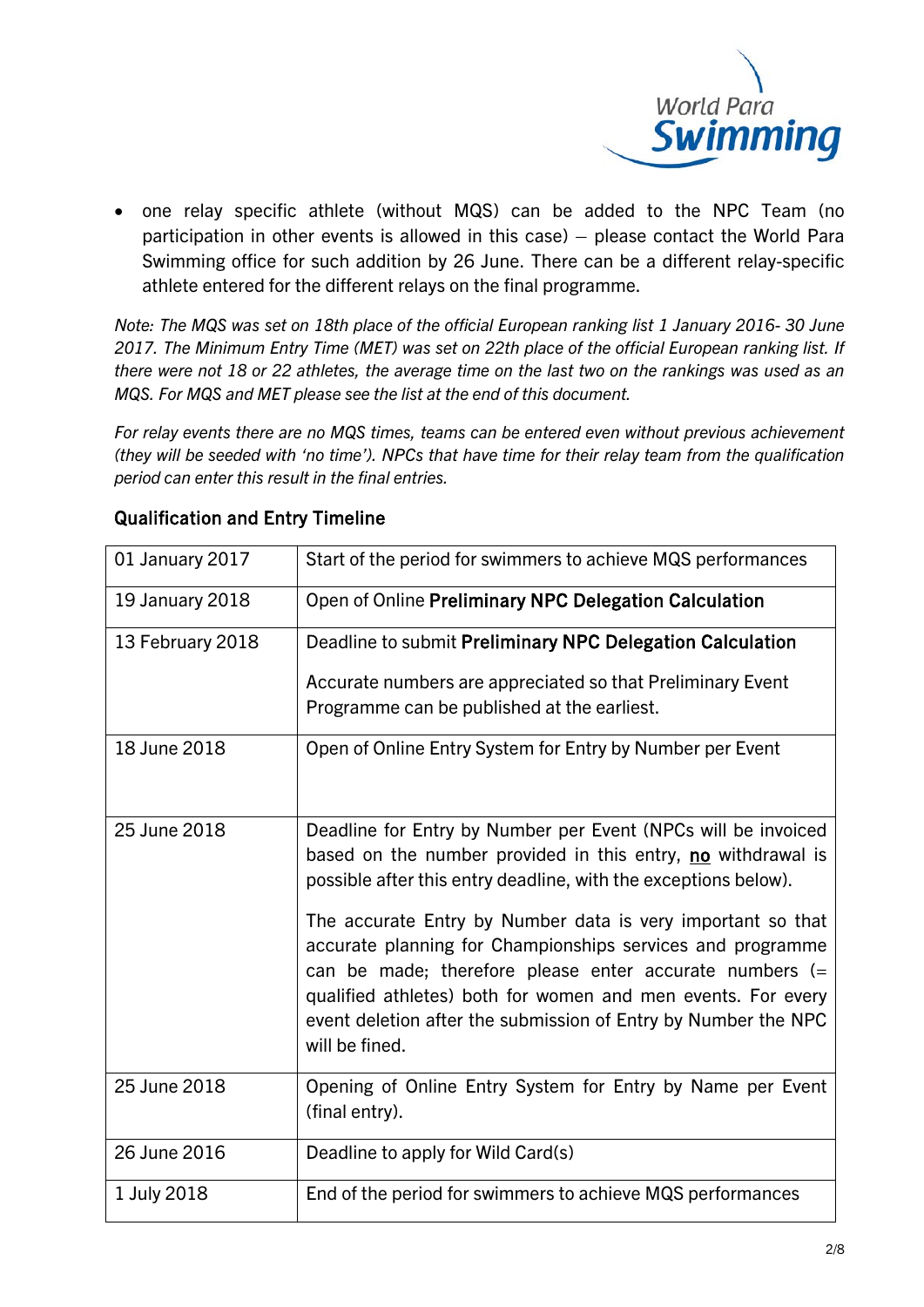

| 02 July 2018 | Deadline for Online Entry by Name per Event (final entry<br>deadline). No changes in the entries will be accepted after this<br>date. |  |  |  |  |  |  |
|--------------|---------------------------------------------------------------------------------------------------------------------------------------|--|--|--|--|--|--|
|              | Deadline for Competition Fee Payment                                                                                                  |  |  |  |  |  |  |

## Entry Forms

The Online Entry forms are through the IPC Online Entry System (EBS): [https://db.ipc](https://db.ipc-services.org/sdms/entries/default/login)[services.org/sdms/entries/default/login.](https://db.ipc-services.org/sdms/entries/default/login) Please refer to online manual.

### Wild Card Entry

NPCs without or with only 1 qualified athlete can apply for a Wild Card. For Wild Card entry opportunity please contact the World Para Swimming office by 26 June 2018. The Wild Card slot is allocated to the individual athlete(s), not to the respective NPC.

- A maximum of one (1) male slot and one (1) female slot may be granted if an NPC has not obtained any qualification slot otherwise.
- NPCs who have obtained only one (1) qualification slot may be given one (1) slot as per:

| <b>Qualified swimmer</b> | <b>Wild Card slot</b>       |  |  |
|--------------------------|-----------------------------|--|--|
| 1 female                 | 1 female and/or 1 male slot |  |  |
| male                     | 1 or 2 female slot(s)       |  |  |

### Competition Format

The 2018 World Para Swimming European Championships will be conducted by the Single Class competition format. Only events that meet the Event Viability Criteria outlined below after the Entry by Name will be included in the Final Event Programme. Sport classes without a viable event will be able to "swim up" to the nearest single class event included in the Programme. These sport classes will be considered Eligible Classes for the respective single class event, and medals will be not allocated separately for these Eligible Classes.

# Event Viability Criteria

Individual events will be considered viable if they have a minimum of six (6) eligible swimmers from three (3) NPCs entered through the Entry by Name. For classes S1-2 five (5) eligible athletes from two (2) NPCs through Entry by Name is required.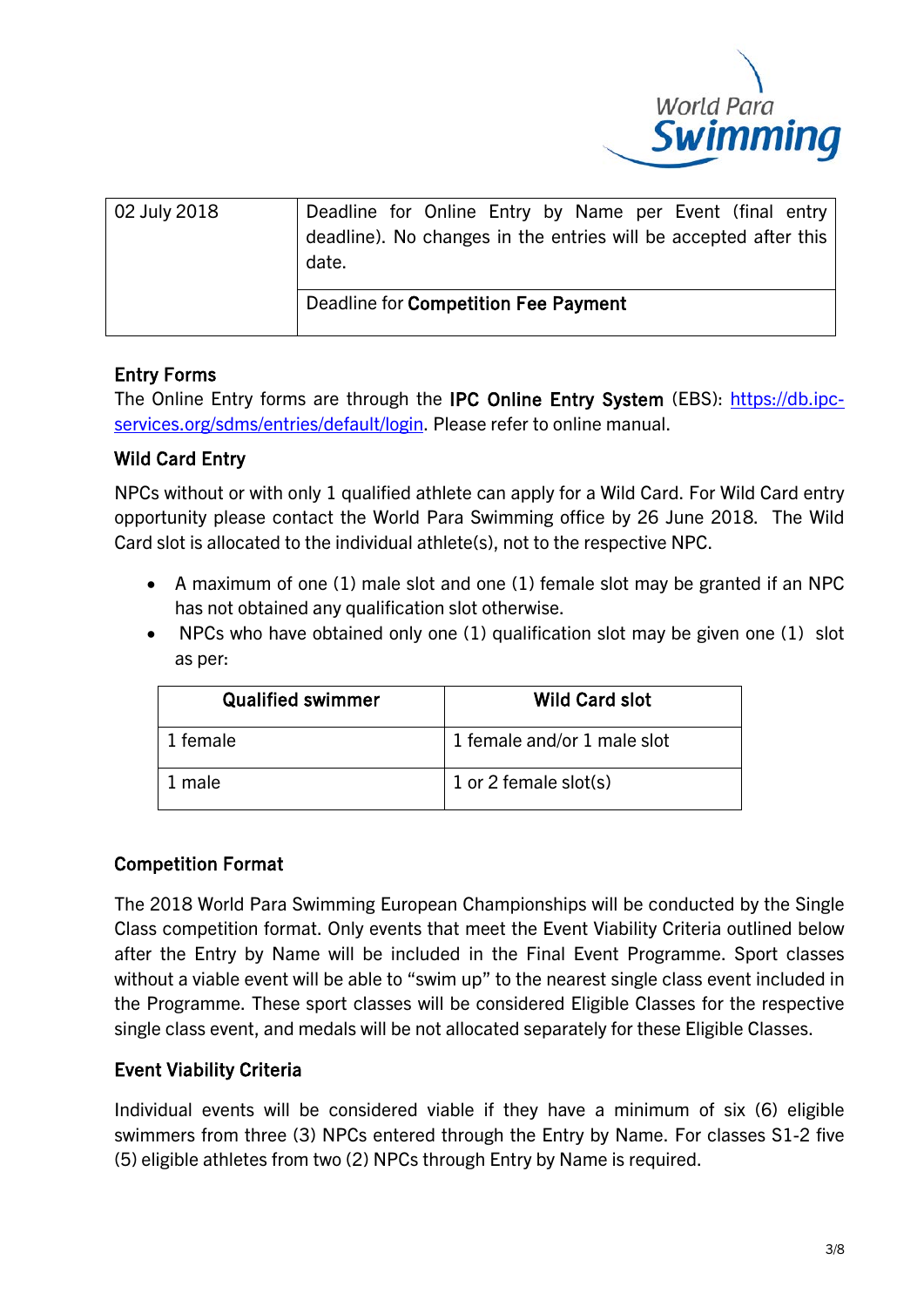

Relay events will be considered viable if they have a minimum of four (4) eligible NPCs entered through the Entry by Name.

### Maximum Entry per NPC

NPCs can enter a maximum of three (3) eligible swimmers per medal event if all have met the MQS. If there is more than one eligible class in the single sport class event, a maximum of five (5) swimmers per event can be entered per each NPC. However, only a maximum of three (3) swimmers per each eligible sport class can be entered if all met the MQS.

NPCs can enter their athletes that have met at least one (1) MQS in an unlimited number of events providing they meet the Minimum Entry Time (MET) for the additional events.

#### **Medals**

Medals will be awarded to the first three (3) athletes finishing the event (regardless of the sport class).

In the exceptional case an event is completed by only three (3) or fewer swimmers medals will be awarded following the "minus one rule".

#### Swimwear

Regulations outlined in the World Para Swimming Rules and Regulations 2018-2021\* will apply; swimwear (caps, goggles and swimsuits) must be from the approved list.

#### Advertising

Regulations outlined in the World Para Swimming Rules and Regulations 2018-2021\* will apply. World Para Swimming might identify the sponsor to be put on a certain side of the caps and in this case communicate this to the NPCs latest by 13 May 2018. \*to be published in December 2017

### Competition Fee

The Competition Fee covers Championships services (such as part of catering, transport and basic medical services in the official Championships venue) for 9 August - 21 August 2018 (from official arrival to departure date).

The Competition Fee for the 2018 World Para Swimming European Championships is 500 EUR per Team Member.

For any arrangements outside of the above period is to be dealt with directly by the LOC.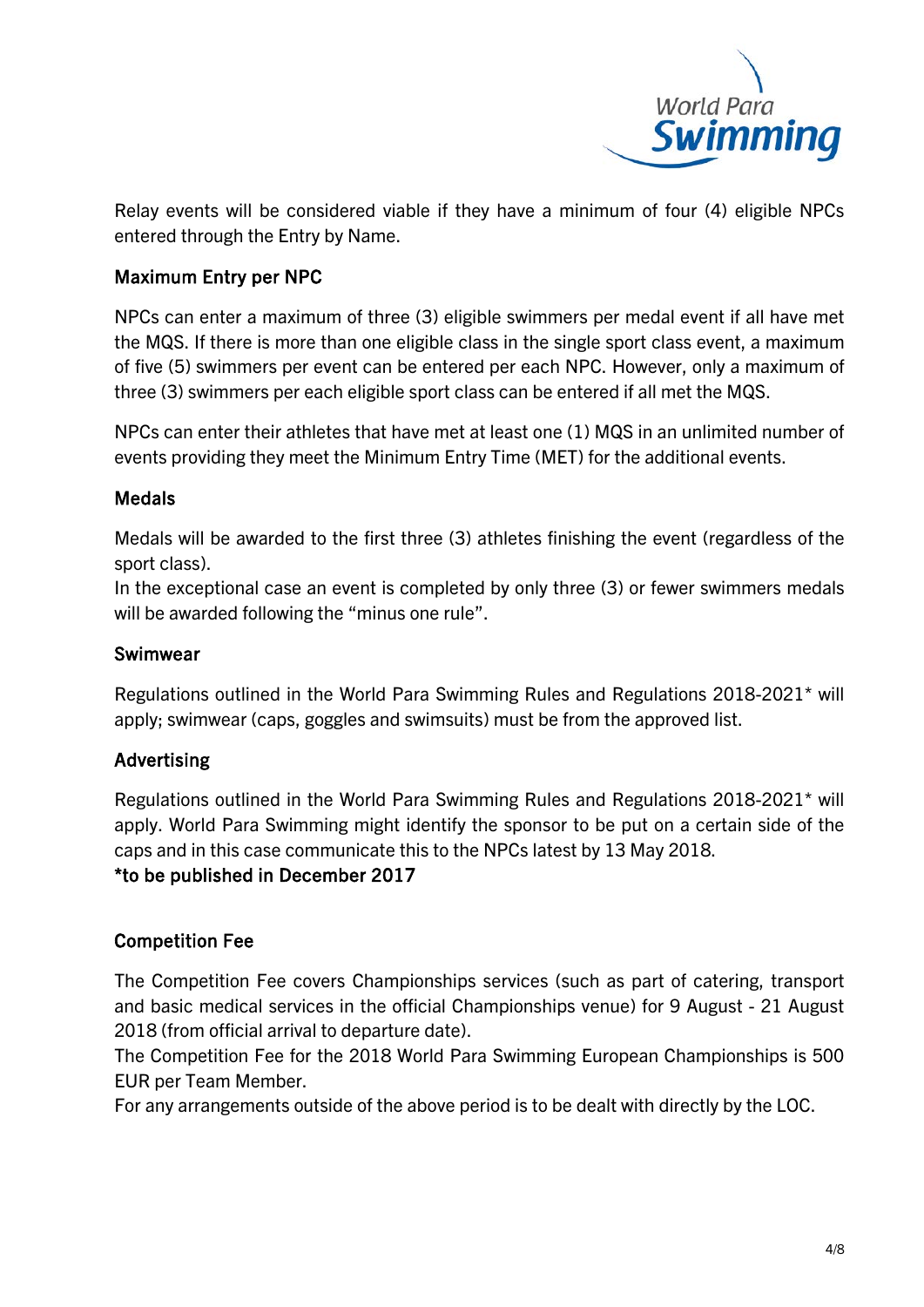

#### **Insurance**

All Team Members are obliged to have their own travel and medical insurance for the duration of the Championships. Organisers will provide only basic medical services in the official venues of the Championships.

### Financial Regulations

The Competition Fee is to be paid to World Para Swimming by 04 July 2018 in accordance to the invoice that can be downloaded from the on-line entry system following the Entry by Number submission; however payment as soon as possible after submitting the Entry by Number per Event is encouraged.

Following the deadline of Entry by Number (25 June 2018) there will be no reimbursement for any team members withdrawn, with the exception of athletes entered into a non-viable event or due to a recent, World Para Swimming verified medical cases (in this case official medical documents are required).

#### Championships website

Further information can be found on the Championships website: <http://www.paralympic.org/swimming/events>

The website will be updated on regular bases, so please refer to it frequently.

We hope the above information clarifies the competition regulations to be applied for the 2018 World Para Swimming European Championships and we wish you good luck for your team!

Should you have any question please contact the office [\(worldparaswimming@paralympic.org\)](mailto:worldparaswimming@paralympic.org) at the earliest opportunity.

Kind regards,

World Para Swimming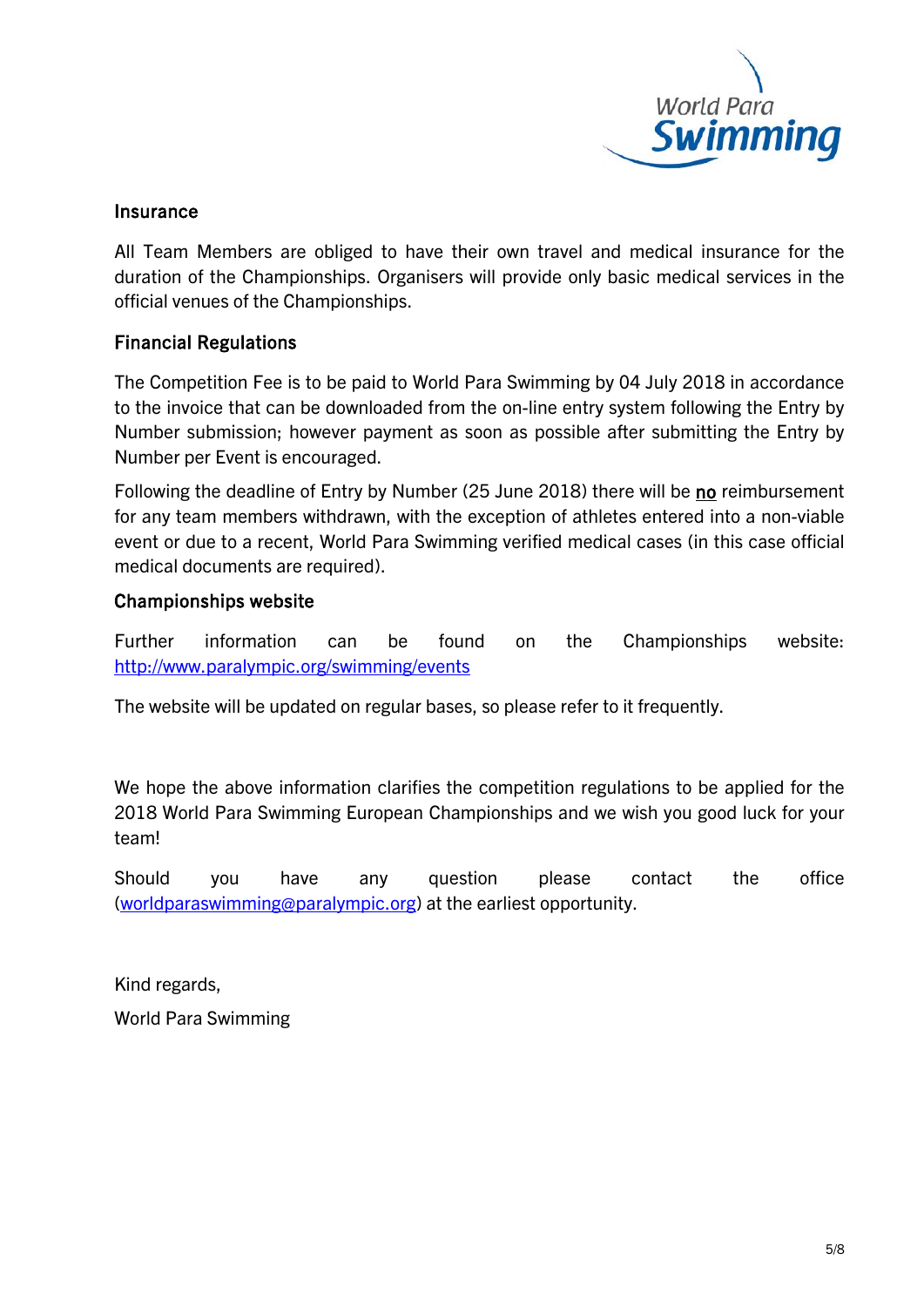

# 2018 World Para Swimming European Championships MQS

### Qualification Period

01 January 2017 – 2 July 2018

| <b>Events</b>  | <b>Class</b>   | Men        |            | Women      |            |
|----------------|----------------|------------|------------|------------|------------|
|                |                | <b>MQS</b> | <b>MET</b> | <b>MQS</b> | <b>MET</b> |
| 50m Freestyle  | S <sub>3</sub> | 01:41.34   | 01:41.34   | N/A        | N/A        |
|                | S <sub>4</sub> | 01:38.55   | 01:38.55   | 01:13.05   | 01:13.05   |
|                | S <sub>5</sub> | 00:53.98   | 01:01.46   | 01:09.36   | 01:21.61   |
|                | S <sub>6</sub> | 00:38.75   | 00:42.19   | 00:46.82   | 01:09.28   |
|                | S7             | 00:34.61   | 00:35.19   | 00:44.40   | 00:47.01   |
|                | S <sub>8</sub> | 00:30.89   | 00:32.32   | 00:38.49   | 00:40.84   |
|                | S <sub>9</sub> | 00:27.95   | 00:28.53   | 00:32.92   | 00:33.08   |
|                | S10            | 00:26.91   | 00:27.28   | 00:31.41   | 00:31.80   |
|                | <b>S11</b>     | 00:39.87   | 00:39.87   | 00:37.22   | 00:37.22   |
|                | <b>S12</b>     | 00:30.10   | 00:34.27   | 00:47.27   | 00:47.27   |
|                | <b>S13</b>     | 00:29.91   | 00:29.91   | 00:33.12   | 00:34.97   |
|                |                |            |            |            |            |
| 100m Freestyle | S <sub>3</sub> | N/A        | N/A        | 04:47.35   | 04:47.35   |
|                | S <sub>4</sub> | 02:37.59   | 02:37.59   | N/A        | N/A        |
|                | S <sub>5</sub> | 02:17.35   | 02:21.99   | 02:52.55   | 03:06.19   |
|                | S <sub>6</sub> | 01:27.71   | 01:41.90   | 01:49.82   | 03:01.26   |
|                | S7             | 01:14.77   | 01:16.50   | 01:41.00   | 01:50.45   |
|                | S <sub>8</sub> | 01:08.42   | 01:11.67   | 01:25.91   | 01:28.70   |
|                | S <sub>9</sub> | 01:01.23   | 01:01.78   | 01:11.89   | 01:12.68   |
|                | S10            | 00:58.94   | 00:59.14   | 01:07.93   | 01:09.71   |
|                | S11            | 01:27.5    | 01:27.5    | 01:22.58   | 01:22.58   |
|                | S12            | 01:18.57   | 01:18.57   | 01:43.48   | 01:43.48   |
|                | <b>S13</b>     | 01:06.44   | 01:06.44   | 01:15.16   | 01:18.71   |
|                |                |            |            |            |            |
| 200m Freestyle | S <sub>2</sub> | 06:44.05   | 06:44.05   | N/A        | N/A        |
|                | S <sub>3</sub> | 06:11.05   | 06:11.05   | N/A        | N/A        |
|                | S <sub>4</sub> | 05:20.65   | 05:20.65   | N/A        | N/A        |
|                | S <sub>5</sub> | 05:20.94   | 05:20.94   | 06:43.32   | 06:43.32   |
|                | S14            | 02:10.38   | 02:12.69   | 02:37.41   | 02:39.91   |
|                |                |            |            |            |            |
| 400m Freestyle | S <sub>6</sub> | 09:15.17   | 09:15.17   | 08:15.96   | 08:15.96   |
|                | S7             | 06:00.48   | 07:00.52   | 08:18.21   | 09:02.05   |
|                | S <sub>8</sub> | 05:36.28   | 05:45.51   | 06:48.64   | 07:24.75   |
|                | S <sub>9</sub> | 04:54.80   | 05:03.56   | 05:30.45   | 05:43.08   |
|                | S10            | 04:32.65   | 04:46.21   | 05:25.18   | 05:38.21   |
|                | S11            | 06:40.73   | 06:40.73   | 06:16.61   | 06:16.61   |
|                | S12            | 05:25.44   | 05:25.44   | 08:02.73   | 08:02.73   |
|                | <b>S13</b>     | 04:47.18   | 04:47.18   | 06:09.66   | 06:09.66   |
|                |                |            |            |            |            |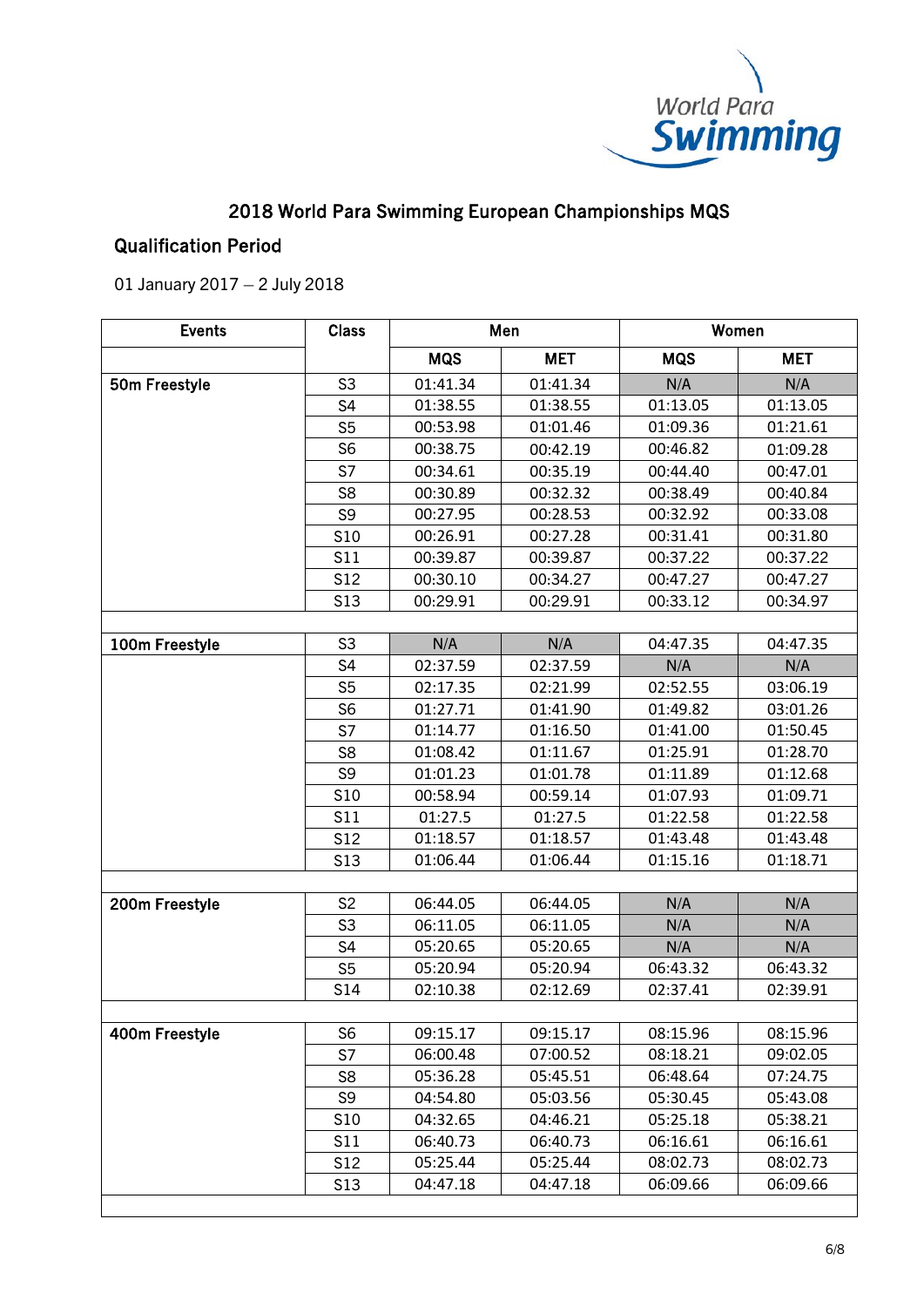

| 50m Backstroke         | S1              | 01:47.33 | 01:47.33 | N/A      | N/A      |  |
|------------------------|-----------------|----------|----------|----------|----------|--|
|                        | S <sub>2</sub>  | 02:32.89 | 02:32.89 | 01:24.22 | 01:24.22 |  |
|                        | S <sub>3</sub>  | 01:34.31 | 01:34.31 | 02:10.91 | 02:10.91 |  |
|                        | S4              | 01:34.71 | 01:34.71 | 01:27.19 | 01:27.19 |  |
|                        | S <sub>5</sub>  | 00:56.14 | 01:11.78 | 01:21.82 | 01:39.52 |  |
|                        |                 |          |          |          |          |  |
| 100m Backstroke        | S <sub>1</sub>  | 03:53.17 | 03:53.17 | N/A      | N/A      |  |
|                        | S <sub>2</sub>  | 03:28.35 | 03:28.35 | 03:02.43 | 03:02.43 |  |
|                        | S <sub>6</sub>  | 02:42.84 | 02:42.84 | 03:21.66 | 03:21.66 |  |
|                        | S7              | 01:28.97 | 01:35.07 | 02:31.67 | 02:37.12 |  |
|                        | S <sub>8</sub>  | 01:29.00 | 01:37.46 | 01:39.19 | 01:45.75 |  |
|                        | S9              | 01:12.35 | 01:13.06 | 01:24.80 | 01:25.08 |  |
|                        | S <sub>10</sub> | 01:07.92 | 01:09.74 | 01:23.75 | 01:27.16 |  |
|                        | S11             | 01:59.32 | 01:59.32 | 02:02.67 | 02:02.67 |  |
|                        | S12             | 01:50.12 | 01:50.12 | 02:01.83 | 02:01.83 |  |
|                        | S <sub>13</sub> | 01:18.32 | 01:18.32 | 01:28.41 | 01:31.38 |  |
|                        | S14             | 01:11.96 | 01:14.87 | 01:29.47 | 01:38.76 |  |
|                        |                 |          |          |          |          |  |
| 50m Breaststroke       | SB <sub>2</sub> | 01:55.96 | 01:55.96 | N/A      | N/A      |  |
|                        | SB <sub>3</sub> | 01:35.31 | 02:30.57 | 01:54.64 | 01:54.64 |  |
|                        |                 |          |          |          |          |  |
| 100m Breaststroke      | SB4             | 03:04.75 | 03:04.75 | 03:49.86 | 03:49.86 |  |
|                        | SB <sub>5</sub> | 03:01.81 | 03:12.29 | 02:47.78 | 02:59.28 |  |
|                        | SB <sub>6</sub> | 01:58.67 | 02:23.86 | 02:23.25 | 02:53.75 |  |
|                        | SB7             | 02:00.73 | 02:14.39 | 02:26.10 | 02:26.10 |  |
|                        | SB <sub>8</sub> | 01:34.27 | 01:38.77 | 01:50.74 | 01:58.16 |  |
|                        | SB <sub>9</sub> | 01:22.47 | 01:23.68 | 01:37.72 | 01:42.88 |  |
|                        | <b>SB11</b>     | 01:59.37 | 01:59.37 | 02:00.78 | 02:00.78 |  |
|                        | <b>SB12</b>     | 01:44.47 | 01:44.47 | 01:59.34 | 01:59.34 |  |
|                        | <b>SB13</b>     | 01:25.03 | 01:25.03 | 01:41.66 | 01:41.66 |  |
|                        | <b>SB14</b>     | 01:18.65 | 01:24.02 | 01:33.12 | 01:39.90 |  |
|                        |                 |          |          |          |          |  |
| 50m Butterfly          | S <sub>5</sub>  | 01:07.87 | 01:07.87 | 01:21.05 | 01:21.05 |  |
|                        | S <sub>6</sub>  | 01:20.54 | 01:20.54 | 01:50.90 | 01:50.90 |  |
|                        | S7              | 00:40.18 | 00:48.54 | 01:19.32 | 01:26.07 |  |
|                        |                 |          |          |          |          |  |
| 100m Butterfly         | S <sub>8</sub>  | 01:37.82 | 01:37.82 | 01:52.76 | 01:52.76 |  |
|                        | S <sub>9</sub>  | 01:10.73 | 01:12.10 | 01:24.16 | 01:30.12 |  |
|                        | S10             | 01:06.92 | 01:08.09 | 01:25.14 | 01:31.49 |  |
|                        | S11             | 01:37.35 | 01:37.35 | 01:21.75 | 01:21.75 |  |
|                        | S12             | 01:16.94 | 01:16.94 | 01:36.37 | 01:36.37 |  |
|                        | S13             | 01:11.16 | 01:11.16 | 01:31.36 | 01:31.36 |  |
|                        | S14             | 01:14.79 | 01:23.66 | 1:33.37  | 1:33.37  |  |
|                        |                 |          |          |          |          |  |
| 150m Individual Medley | SM <sub>3</sub> | 05:36.80 | 05:36.80 | N/A      | N/A      |  |
|                        | SM4             | 06:10.19 | 06:10.19 | 04:14.65 | 04:14.65 |  |

i